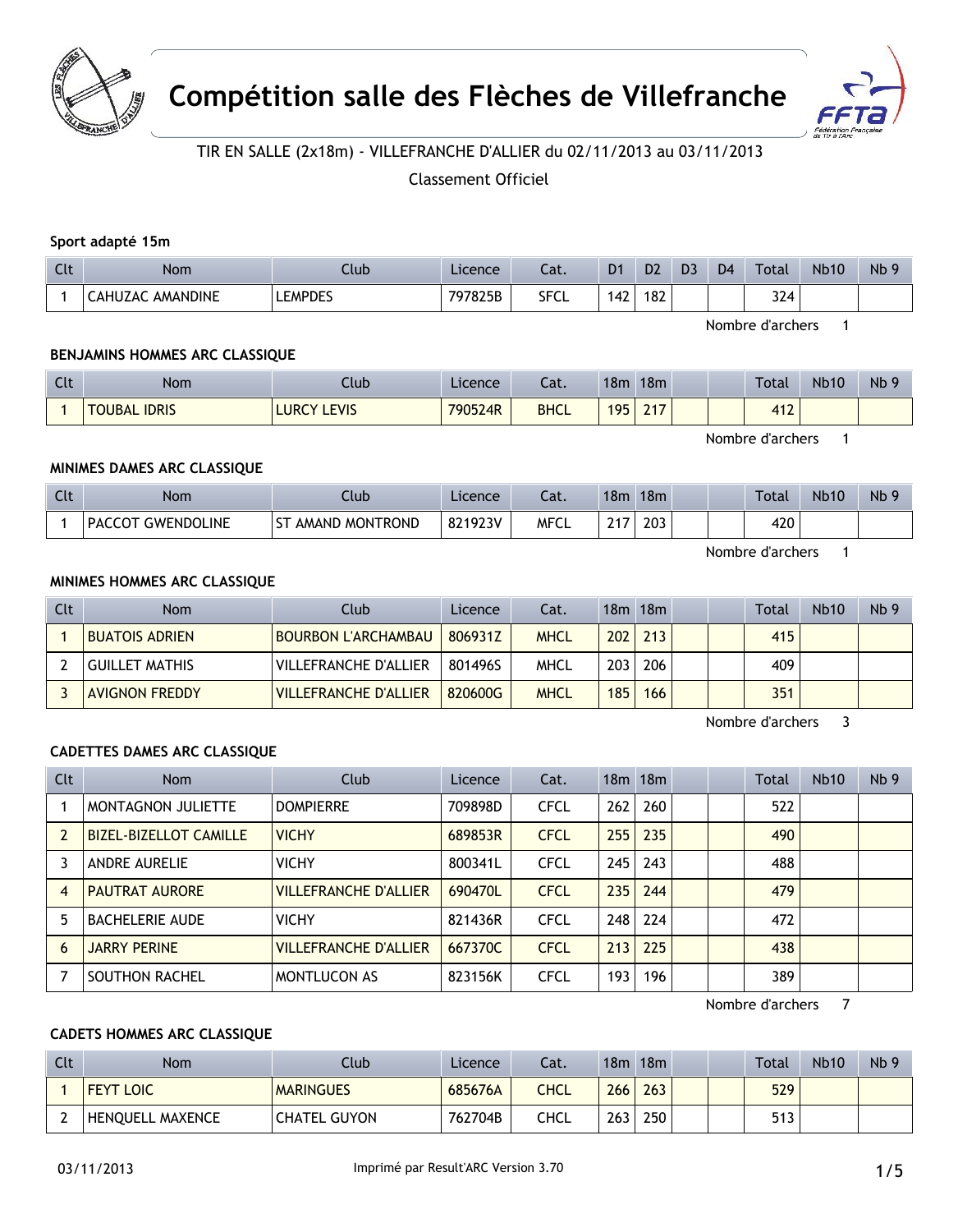|    | <b>BRANDON BASTIEN</b>     | <b>MONTLUCON AS</b>        | 753856J | <b>CHCL</b> | 253 | 251 |  | 504 |  |
|----|----------------------------|----------------------------|---------|-------------|-----|-----|--|-----|--|
| 4  | ROBERT CLEMENT             | <b>BLANZAT</b>             | 748044S | <b>CHCL</b> | 260 | 229 |  | 489 |  |
| 5  | <b>TABUTIN NICOLAS</b>     | <b>MARINGUES</b>           | 776138D | <b>CHCL</b> | 221 | 234 |  | 455 |  |
| 6  | <b>BALLERIN REMY</b>       | MONTLUCON AS               | 801916Y | <b>CHCL</b> | 232 | 218 |  | 450 |  |
|    | <b>PIOT QUENTIN</b>        | <b>MONTLUCON AS</b>        | 797058T | <b>CHCL</b> | 193 | 211 |  | 404 |  |
| 8  | <b>BRAZ SAMUEL</b>         | <b>VICHY</b>               | 803236H | <b>CHCL</b> | 172 | 218 |  | 390 |  |
| 9  | <b>MARTINET MAXIME</b>     | <b>BOURBON L'ARCHAMBAU</b> | 823972X | <b>CHCL</b> | 183 | 176 |  | 359 |  |
| 10 | <b>DESTERNES ALEXANDRE</b> | <b>BOURBON L'ARCHAMBAU</b> | 710065K | <b>CHCL</b> | 77  | 166 |  | 243 |  |

Nombre d'archers 10

### **JUNIORS HOMMES ARC CLASSIQUE**

| Clt | <b>Nom</b>       | Club                | Licence | Cat. |                  | 18m 18m     |  | <b>Total</b> | <b>Nb10</b> | Nb <sub>9</sub> |
|-----|------------------|---------------------|---------|------|------------------|-------------|--|--------------|-------------|-----------------|
|     | ROCHETON BASTIEN | <b>MONTLUCON AS</b> | 683323T | JHCL |                  | $243$ 252   |  | 495          |             |                 |
|     | ROZE AXEL        | <b>BLANZAT</b>      | 715112W | JHCL |                  | $238$   233 |  | 471          |             |                 |
|     | lescure remi     | <b>MONTLUCON AS</b> | 819787Y | JHCL | 212 <sub>1</sub> | 209         |  | 421          |             |                 |

Nombre d'archers 3

# **SENIORS DAMES ARC CLASSIQUE**

| Clt | <b>Nom</b>              | Club                         | Licence | Cat.        |     | 18 <sub>m</sub> 18 <sub>m</sub> |  | Total | Nb10 | Nb <sub>9</sub> |
|-----|-------------------------|------------------------------|---------|-------------|-----|---------------------------------|--|-------|------|-----------------|
|     | <b>LUROL SYLVIE</b>     | <b>YZEURE</b>                | 256440P | <b>SFCL</b> | 267 | 280                             |  | 547   |      |                 |
|     | LAGARDE AMELIE          | <b>VILLEFRANCHE D'ALLIER</b> | 468297U | <b>SFCL</b> | 239 | 250                             |  | 489   |      |                 |
|     | <b>BRUEL MARINA</b>     | <b>BESSAY SUR ALLIER</b>     | 816489N | <b>SFCL</b> | 233 | 233                             |  | 466   |      |                 |
| 4   | <b>CAHUZAC FABIENNE</b> | <b>LEMPDES</b>               | 766120P | <b>SFCL</b> | 230 | 235                             |  | 465   |      |                 |
| 5   | HUGUET IOANNINA         | <b>VILLEFRANCHE D'ALLIER</b> | 750349X | <b>SFCL</b> | 227 | 218                             |  | 445   |      |                 |
| 6   | PERONNET NATHALIE       | <b>CHATEL GUYON</b>          | 766155C | <b>SFCL</b> | 191 | 214                             |  | 405   |      |                 |
|     | <b>AUGENDRE EMILIE</b>  | <b>VILLEFRANCHE D'ALLIER</b> | 815543K | <b>SFCL</b> | 156 | 143                             |  | 299   |      |                 |

Nombre d'archers 7

### **SENIORS HOMMES ARC CLASSIQUE**

| Clt | Nom                         | Club                       | Licence | Cat.        |     | $18m$ 18 $m$ |  | Total | <b>Nb10</b> | Nb <sub>9</sub> |
|-----|-----------------------------|----------------------------|---------|-------------|-----|--------------|--|-------|-------------|-----------------|
|     | <b>RUTKOWSKI QUENTIN</b>    | <b>MONTLUCON AS</b>        | 699249D | <b>SHCL</b> | 273 | 282          |  | 555   |             |                 |
| 2   | <b>GAUTHIER RICHARD</b>     | VICHY                      | 428831W | <b>SHCL</b> | 263 | 273          |  | 536   |             |                 |
| 3   | <b>GUITTON PIERRE</b>       | <b>BESSAY SUR ALLIER</b>   | 345134W | <b>SHCL</b> | 268 | 261          |  | 529   |             |                 |
| 4   | <b>OLIVIER PIERRE</b>       | <b>BOURBON L'ARCHAMBAU</b> | 421368J | <b>SHCL</b> | 263 | 263          |  | 526   |             |                 |
| 5.  | <b>MARTIN JEAN PHILIPPE</b> | <b>BESSAY SUR ALLIER</b>   | 456302F | <b>SHCL</b> | 264 | 261          |  | 525   |             |                 |
| 6   | LAMAU JEAN-LUC              | <b>CHATEL GUYON</b>        | 722867A | <b>SHCL</b> | 255 | 261          |  | 516   |             |                 |
| 7   | <b>TABUTIN HERVE</b>        | <b>MARINGUES</b>           | 776139E | <b>SHCL</b> | 242 | 271          |  | 513   |             |                 |
| 8   | <b>MICHAUD ADRIEN</b>       | <b>MONTLUCON AS</b>        | 446812R | <b>SHCL</b> | 242 | 266          |  | 508   |             |                 |
| 9.  | <b>CHALMET PHILIPPE</b>     | ST AMAND MONTROND          | 807159X | <b>SHCL</b> | 246 | 260          |  | 506   |             |                 |
| 10  | <b>GRUET GILLES</b>         | <b>BESSAY SUR ALLIER</b>   | 820462G | <b>SHCL</b> | 251 | 247          |  | 498   |             |                 |
| 11  | <b>BLANCHARD DIDIER</b>     | <b>MONTLUCON AS</b>        | 819766A | <b>SHCL</b> | 252 | 242          |  | 494   |             |                 |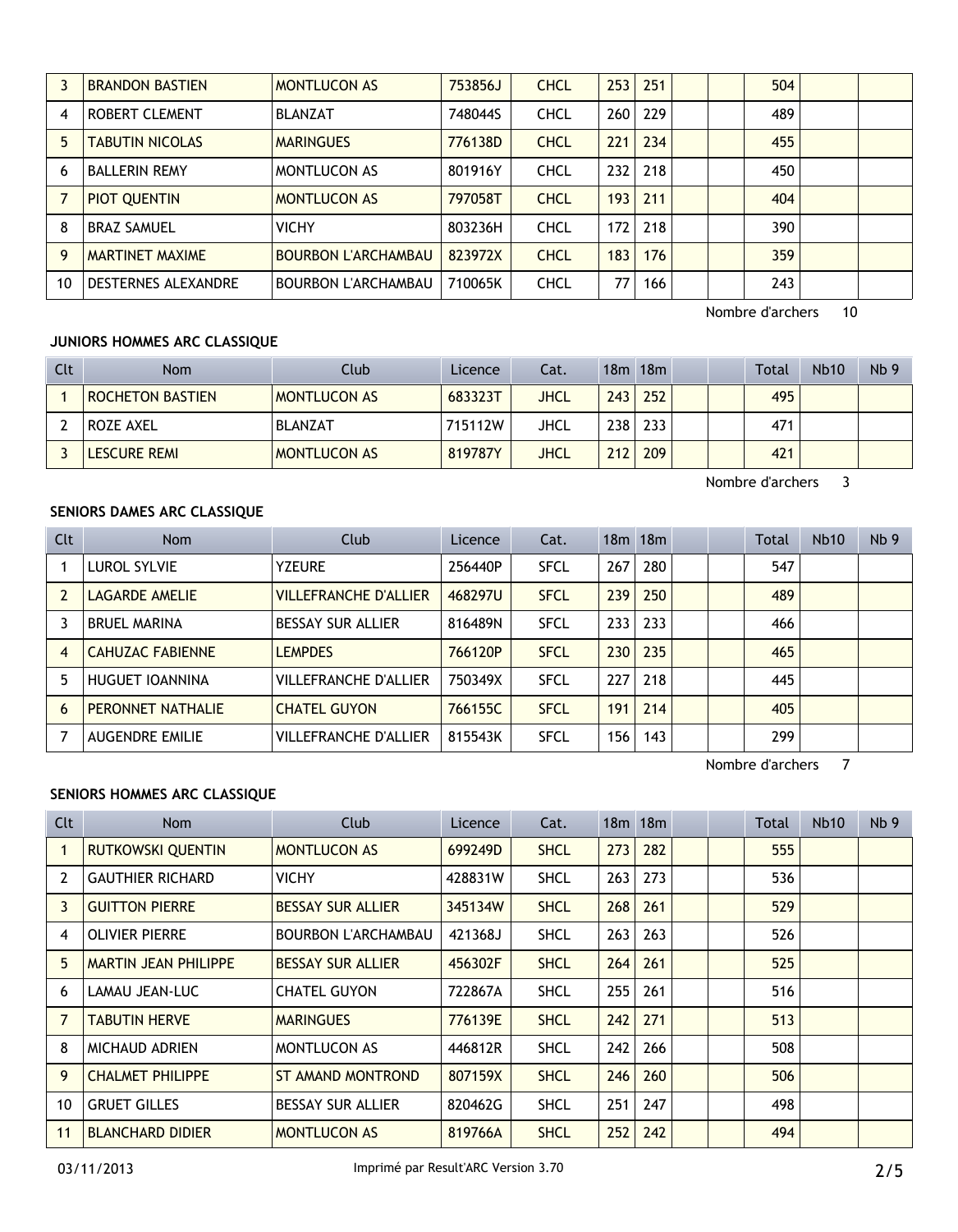| 12 | <b>TRAVICHON MICHEL</b>    | <b>YZEURE</b>                | 762481J | <b>SHCL</b> | 253 | 235 |  | 488 |  |
|----|----------------------------|------------------------------|---------|-------------|-----|-----|--|-----|--|
| 13 | <b>DESTROT ANTHONY</b>     | <b>DOMPIERRE</b>             | 782646C | <b>SHCL</b> | 239 | 248 |  | 487 |  |
| 14 | DROUIN THIERRY             | <b>VICHY</b>                 | 831316E | <b>SHCL</b> | 250 | 235 |  | 485 |  |
| 15 | <b>MALLY PIERRE</b>        | <b>RIOM</b>                  | 797121L | <b>SHCL</b> | 251 | 233 |  | 484 |  |
| 16 | <b>CLAIRE NICOLAS</b>      | <b>VILLEFRANCHE D'ALLIER</b> | 754169Z | <b>SHCL</b> | 243 | 239 |  | 482 |  |
| 17 | <b>FETRE EDOUARD</b>       | <b>ROMORANTIN</b>            | 665990C | <b>SHCL</b> | 239 | 233 |  | 472 |  |
| 18 | DAMPIERRE STEPHANE         | <b>YZEURE</b>                | 820817T | <b>SHCL</b> | 226 | 234 |  | 460 |  |
| 19 | <b>CHEVENY SYLVAIN</b>     | <b>RIOM</b>                  | 798727G | <b>SHCL</b> | 219 | 222 |  | 441 |  |
| 20 | <b>CHARONDIERE KEVIN</b>   | <b>BLANZAT</b>               | 753587S | <b>SHCL</b> | 209 | 231 |  | 440 |  |
| 21 | <b>EVE STEPHANE</b>        | <b>ELANCOURT</b>             | 331766R | <b>SHCL</b> | 211 | 216 |  | 427 |  |
| 22 | <b>GRANSEIGNE PHILIPPE</b> | <b>BESSAY SUR ALLIER</b>     | 806140P | <b>SHCL</b> | 206 | 217 |  | 423 |  |
| 23 | <b>COLLINET VIVIEN</b>     | <b>VILLEFRANCHE D'ALLIER</b> | 831179F | <b>SHCL</b> | 220 | 195 |  | 415 |  |
| 24 | <b>FETRE LIONEL</b>        | <b>BOURBON L'ARCHAMBAU</b>   | 827853R | <b>SHCL</b> | 174 | 181 |  | 355 |  |
|    |                            |                              |         |             |     |     |  |     |  |

# Nombre d'archers 24

# **VETERANS DAMES ARC CLASSIQUE**

| Clt | <b>Nom</b>            | Club                         | Licence | Cat.        |     | $18m$ 18 $m$ |  | Total | <b>Nb10</b> | Nb <sub>9</sub> |
|-----|-----------------------|------------------------------|---------|-------------|-----|--------------|--|-------|-------------|-----------------|
|     | <b>BADUEL MARTINE</b> | <b>MONTLUCON AS</b>          | 738809D | <b>VFCL</b> | 265 | 258          |  | 523   |             |                 |
|     | RIPOCHE FRANCOISE     | <b>MONTLUCON AS</b>          | 443897X | VFCL        | 243 | 242          |  | 485   |             |                 |
|     | <b>NIATEL NADIA</b>   | <b>VILLEFRANCHE D'ALLIER</b> | 735546G | <b>VFCL</b> | 193 | 224          |  | 417   |             |                 |
| 4   | <b>BARDET VIVIANE</b> | <b>YZEURE</b>                | 723670Y | VFCL        | 201 | 166          |  | 367   |             |                 |

Nombre d'archers 4

### **VETERANS HOMMES ARC CLASSIQUE**

| Clt | <b>Nom</b>               | Club                     | Licence | Cat.        |     | $18m$ 18 $m$ |  | Total | <b>Nb10</b>    | Nb <sub>9</sub> |
|-----|--------------------------|--------------------------|---------|-------------|-----|--------------|--|-------|----------------|-----------------|
|     | <b>CHERION PATRICK</b>   | <b>BESSAY SUR ALLIER</b> | 648215G | <b>VHCL</b> | 257 | 265          |  | 522   |                |                 |
| 2   | <b>VANDERWEE WILLIAM</b> | <b>YZEURE</b>            | 624609Y | <b>VHCL</b> | 266 | 255          |  | 521   |                |                 |
| 3   | <b>ROBERT JEAN MARIE</b> | <b>VICHY</b>             | 303774P | <b>VHCL</b> | 258 | 249          |  | 507   |                |                 |
| 4   | <b>GUITTON MICHEL</b>    | <b>BESSAY SUR ALLIER</b> | 351340S | <b>VHCL</b> | 241 | 254          |  | 495   |                |                 |
| 5.  | <b>MONNERY DIDIER</b>    | <b>YZEURE</b>            | 461761P | <b>VHCL</b> | 244 | 249          |  | 493   |                |                 |
| 6   | <b>GOY ALAIN</b>         | <b>BLANZAT</b>           | 826394E | VHCL        | 240 | 240          |  | 480   |                |                 |
| 7   | <b>CIVET MICHEL</b>      | <b>BESSAY SUR ALLIER</b> | 804827M | <b>VHCL</b> | 229 | 235          |  | 464   |                |                 |
| 8   | <b>BALOUZAT SERGE</b>    | <b>DOMPIERRE</b>         | 726280K | <b>VHCL</b> | 230 | 232          |  | 462   | 4              | 5               |
| 9   | <b>JARDILLIER DANIEL</b> | <b>YZEURE</b>            | 731811X | <b>VHCL</b> | 230 | 231          |  | 461   | $\overline{2}$ | $\overline{7}$  |
| 10  | <b>VELLUET BRUNO</b>     | <b>BESSAY SUR ALLIER</b> | 834952G | <b>VHCL</b> | 223 | 223          |  | 446   |                |                 |
| 11  | <b>MERIEL DOMINIQUE</b>  | ST AMAND MONTROND        | 740096C | <b>VHCL</b> | 208 | 234          |  | 442   |                |                 |

Nombre d'archers 11

# **SUPER VETERANS DAMES ARC CLASSIQUE**

| Clt | <b>Nom</b>             | Ilub                                      | Licence | $\sim$<br>-al. | 18m | 18 <sub>m</sub> |  | <b>Total</b> | <b>Nb10</b> | N <sub>b</sub> 9 |
|-----|------------------------|-------------------------------------------|---------|----------------|-----|-----------------|--|--------------|-------------|------------------|
|     | THERINE<br>VEL<br>_UET | lier<br><b>BESSAY</b><br><b>SUR</b><br>AL | 792683M | <b>SVFCL</b>   | 190 | 186             |  | 77/<br>376   |             |                  |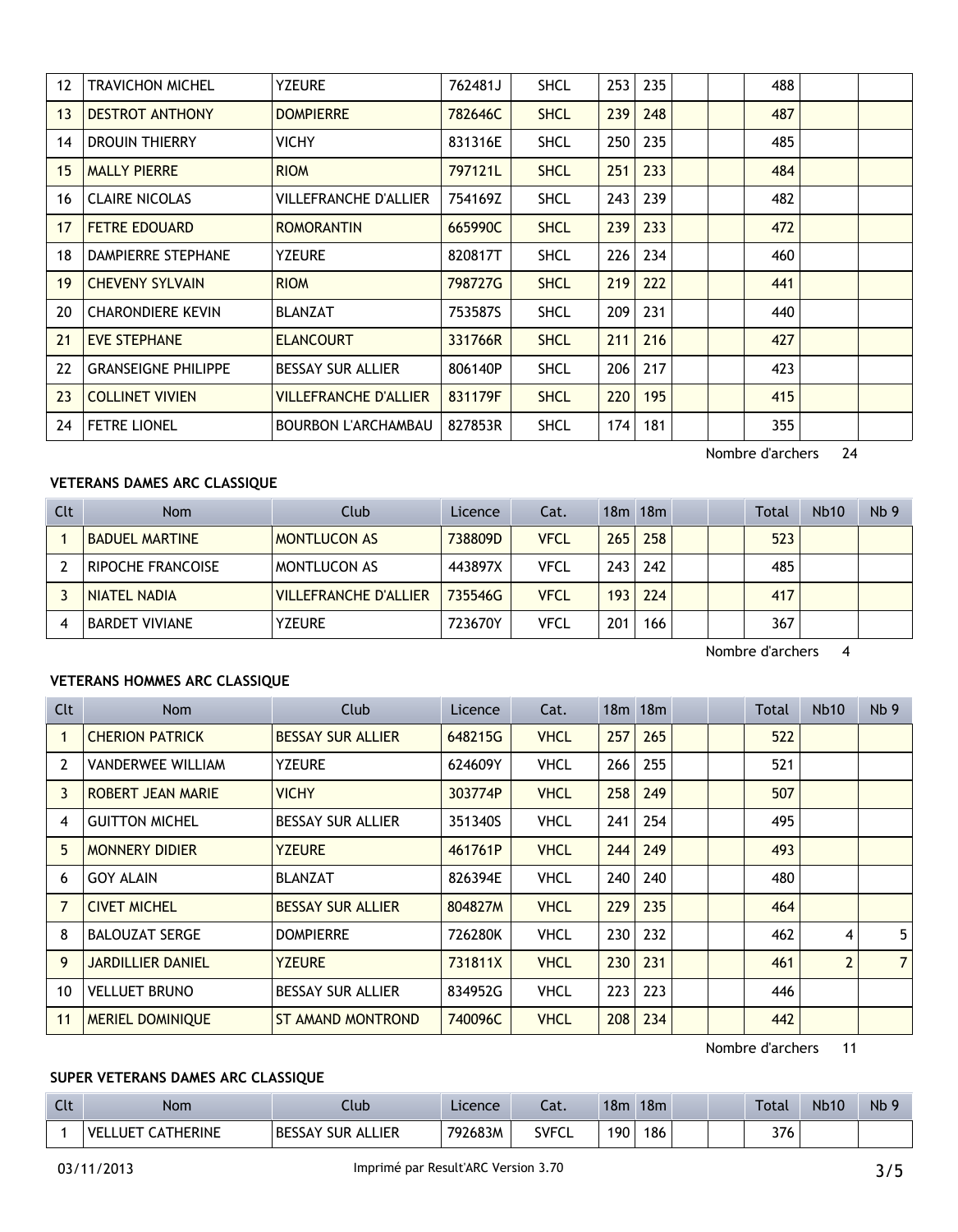# **SENIORS HOMMES ARC A POULIES**

| Clt | Nom                     | Club                | Licence | Cat. | 18 <sub>m</sub> | 18 <sub>m</sub> | <b>Total</b>     | <b>Nb10</b> | Nb <sub>9</sub> |
|-----|-------------------------|---------------------|---------|------|-----------------|-----------------|------------------|-------------|-----------------|
|     | <b>BUATOIS FREDERIC</b> | BOURBON L'ARCHAMBAU | 806934C | SHCO | 257             | 267             | 524              |             |                 |
|     |                         |                     |         |      |                 |                 | Nombre d'archers |             |                 |

# **VETERANS DAMES ARC A POULIES**

| Clt | <b>Nom</b>               | Club             | Licence | Cat.        | 18m | 18m | Total            | <b>Nb10</b> | Nb <sub>9</sub> |
|-----|--------------------------|------------------|---------|-------------|-----|-----|------------------|-------------|-----------------|
|     | <b>DELECLUSE CORINNE</b> | <b>DOMPIERRE</b> | 339062W | <b>VFCO</b> | 261 | 276 | 537              |             |                 |
|     |                          |                  |         |             |     |     | Nombre d'archers |             |                 |

# **VETERANS HOMMES ARC A POULIES**

| Clt | <b>Nom</b>        | Club                    | Licence | Cat.        | 18m | 18m |  | <b>Total</b> | <b>Nb10</b> | Nb <sub>9</sub> |
|-----|-------------------|-------------------------|---------|-------------|-----|-----|--|--------------|-------------|-----------------|
|     | DELECLUSE BERNARD | <b>DOMPIERRE</b>        | 339064Y | VHCO        | 275 | 282 |  | 557          |             |                 |
|     | LAFAYE GUY        | I VILLEFRANCHE D'ALLIER | 459284X | <b>VHCO</b> | 280 | 276 |  | 556          |             |                 |
|     | MERCIER JEAN LUC  | I VILLEFRANCHE D'ALLIER | 343143G | VHCO        | 255 | 270 |  | 525          |             |                 |

Nombre d'archers 3

# **SUPER VETERANS HOMMES ARC CLASSIQUE**

| Clt             | <b>Nom</b>                | Club                         | Licence | Cat.         |     | 18m 18m | Total            | <b>Nb10</b> | Nb <sub>9</sub> |
|-----------------|---------------------------|------------------------------|---------|--------------|-----|---------|------------------|-------------|-----------------|
|                 | PROVOST CLAUDE            | <b>DOMPIERRE</b>             | 733540B | <b>SVHCL</b> | 255 | 264     | 519              |             |                 |
| 2               | <b>LEGRAND ALAIN</b>      | <b>VILLEFRANCHE D'ALLIER</b> | 783626T | <b>SVHCL</b> | 238 | 247     | 485              |             |                 |
| 3               | <b>ROUAULT LIONEL</b>     | <b>DOMPIERRE</b>             | 683046S | <b>SVHCL</b> | 243 | 239     | 482              |             |                 |
| 4               | <b>FLACARD DOMINIQUE</b>  | <b>MONTLUCON AS</b>          | 819785W | <b>SVHCL</b> | 237 | 242     | 479              |             |                 |
| 5               | ROCHELET JACKY            | <b>VILLEFRANCHE D'ALLIER</b> | 805304F | <b>SVHCL</b> | 223 | 218     | 441              |             |                 |
| 6               | <b>DAVIS PAUL</b>         | <b>VICHY</b>                 | 815532Y | <b>SVHCL</b> | 209 | 211     | 420              |             |                 |
| 7               | <b>CAZASSUS MICHEL</b>    | <b>VERNEUIL EN BOURBON</b>   | 732215L | <b>SVHCL</b> | 178 | 152     | 330              |             |                 |
| 8               | <b>DUBREUIL CHRISTIAN</b> | <b>YZEURE</b>                | 804359D | <b>SVHCL</b> | 126 | 184     | 310              |             |                 |
| 9               | ROUTIER DANIEL            | <b>ST AMAND MONTROND</b>     | 794545L | <b>SVHCL</b> | 152 | 144     | 296              |             |                 |
| 10 <sup>°</sup> | LESCURE JEAN FRANÇOIS     | <b>MONTLUCON AS</b>          | 797727V | <b>SVHCL</b> | 146 | 145     | 291              |             |                 |
|                 |                           |                              |         |              |     |         | Nombre d'archers | 10          |                 |

# **CADETS HOMMES ARC A POULIES**

**SENIORS DAMES ARC A POULIES**

| $C1+$<br>นเ | Nom            | Ilub                | Licence | Cat. | 18m | 18 <sub>m</sub> |  | Total | <b>Nb10</b> | Nb |
|-------------|----------------|---------------------|---------|------|-----|-----------------|--|-------|-------------|----|
|             | PENASSE ARTHUR | BOURBON L'ARCHAMBAU | 733366M | CHCO | 741 | 257             |  | 498   |             |    |

Nombre d'archers 1

# Clt Nom Club Licence Cat. 18m 18m Total Nb10 Nb 9 1 HENQUELL LAURE CHATEL GUYON 810479F SFCO 250 267 | | 517

Nombre d'archers 1



Nombre d'archers 2